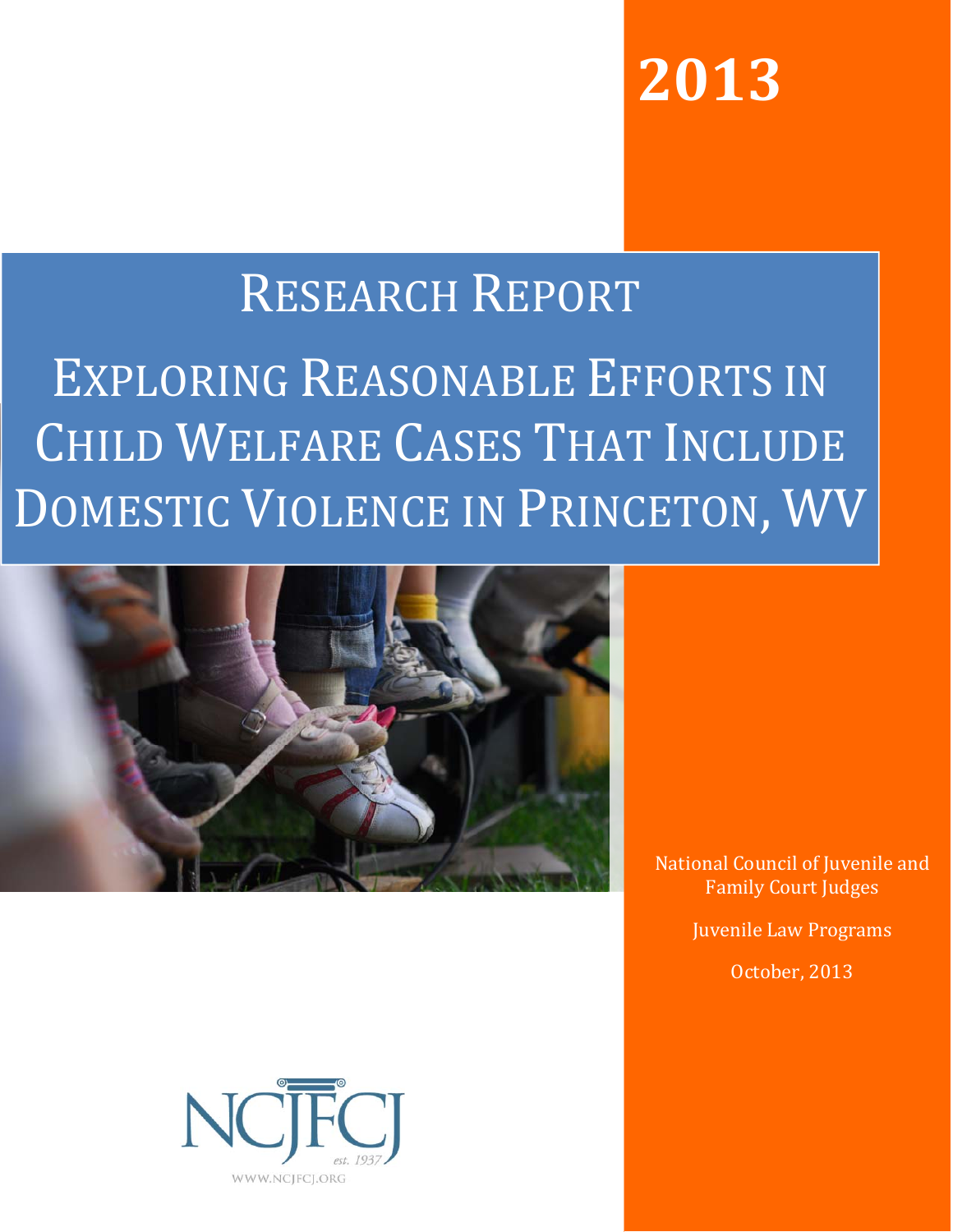# **2013**

# RESEARCH REPORT

# EXPLORING REASONABLE EFFORTS IN CHILD WELFARE CASES THAT INCLUDE DOMESTIC VIOLENCE IN PRINCETON, WV



National Council of Juvenile and Family Court Judges

Juvenile Law Programs

October, 2013

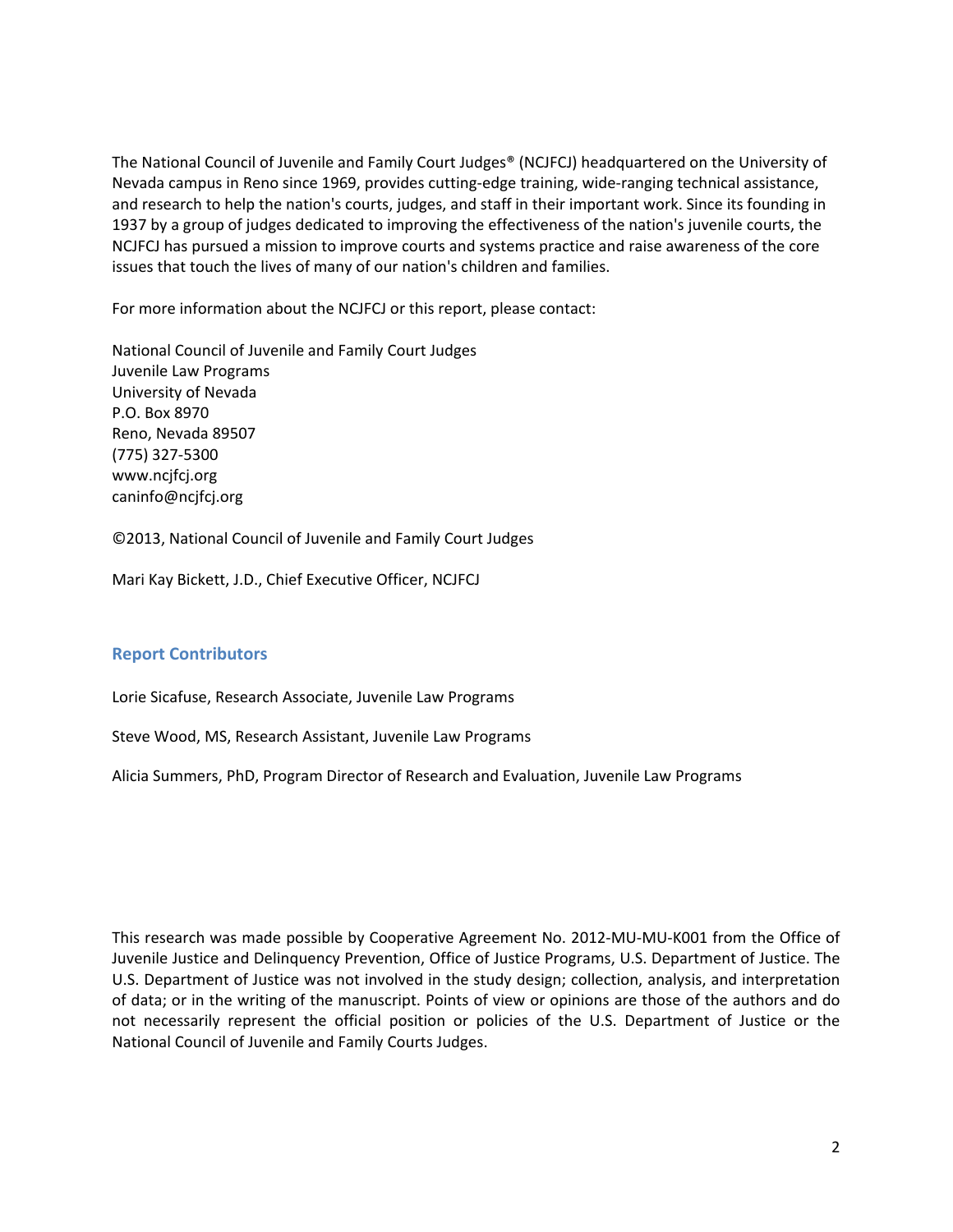The National Council of Juvenile and Family Court Judges® (NCJFCJ) headquartered on the University of Nevada campus in Reno since 1969, provides cutting‐edge training, wide‐ranging technical assistance, and research to help the nation's courts, judges, and staff in their important work. Since its founding in 1937 by a group of judges dedicated to improving the effectiveness of the nation's juvenile courts, the NCJFCJ has pursued a mission to improve courts and systems practice and raise awareness of the core issues that touch the lives of many of our nation's children and families.

For more information about the NCJFCJ or this report, please contact:

National Council of Juvenile and Family Court Judges Juvenile Law Programs University of Nevada P.O. Box 8970 Reno, Nevada 89507 (775) 327‐5300 www.ncjfcj.org caninfo@ncjfcj.org

©2013, National Council of Juvenile and Family Court Judges

Mari Kay Bickett, J.D., Chief Executive Officer, NCJFCJ

## **Report Contributors**

Lorie Sicafuse, Research Associate, Juvenile Law Programs

Steve Wood, MS, Research Assistant, Juvenile Law Programs

Alicia Summers, PhD, Program Director of Research and Evaluation, Juvenile Law Programs

This research was made possible by Cooperative Agreement No. 2012‐MU‐MU‐K001 from the Office of Juvenile Justice and Delinquency Prevention, Office of Justice Programs, U.S. Department of Justice. The U.S. Department of Justice was not involved in the study design; collection, analysis, and interpretation of data; or in the writing of the manuscript. Points of view or opinions are those of the authors and do not necessarily represent the official position or policies of the U.S. Department of Justice or the National Council of Juvenile and Family Courts Judges.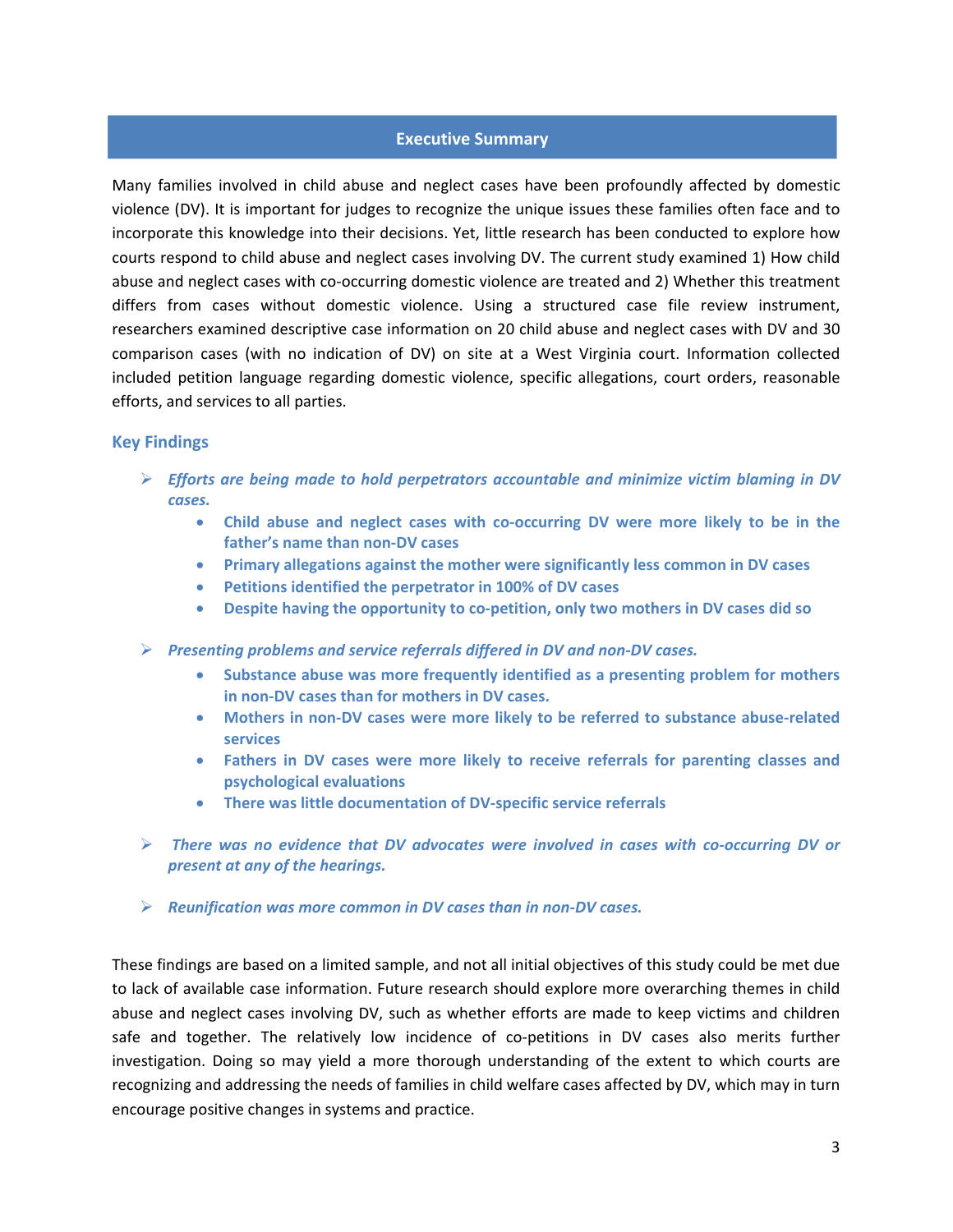#### **Executive Summary**

Many families involved in child abuse and neglect cases have been profoundly affected by domestic violence (DV). It is important for judges to recognize the unique issues these families often face and to incorporate this knowledge into their decisions. Yet, little research has been conducted to explore how courts respond to child abuse and neglect cases involving DV. The current study examined 1) How child abuse and neglect cases with co-occurring domestic violence are treated and 2) Whether this treatment differs from cases without domestic violence. Using a structured case file review instrument, researchers examined descriptive case information on 20 child abuse and neglect cases with DV and 30 comparison cases (with no indication of DV) on site at a West Virginia court. Information collected included petition language regarding domestic violence, specific allegations, court orders, reasonable efforts, and services to all parties.

#### **Key Findings**

- *Efforts are being made to hold perpetrators accountable and minimize victim blaming in DV cases.*
	- **Child abuse and neglect cases with co‐occurring DV were more likely to be in the father's name than non‐DV cases**
	- **Primary allegations against the mother were significantly less common in DV cases**
	- **Petitions identified the perpetrator in 100% of DV cases**
	- **Despite having the opportunity to co‐petition, only two mothers in DV cases did so**
- *Presenting problems and service referrals differed in DV and non‐DV cases.*
	- **Substance abuse was more frequently identified as a presenting problem for mothers in non‐DV cases than for mothers in DV cases.**
	- **Mothers in non‐DV cases were more likely to be referred to substance abuse‐related services**
	- **Fathers in DV cases were more likely to receive referrals for parenting classes and psychological evaluations**
	- **There was little documentation of DV‐specific service referrals**
- *There was no evidence that DV advocates were involved in cases with co‐occurring DV or present at any of the hearings.*
- *Reunification was more common in DV cases than in non‐DV cases.*

These findings are based on a limited sample, and not all initial objectives of this study could be met due to lack of available case information. Future research should explore more overarching themes in child abuse and neglect cases involving DV, such as whether efforts are made to keep victims and children safe and together. The relatively low incidence of co-petitions in DV cases also merits further investigation. Doing so may yield a more thorough understanding of the extent to which courts are recognizing and addressing the needs of families in child welfare cases affected by DV, which may in turn encourage positive changes in systems and practice.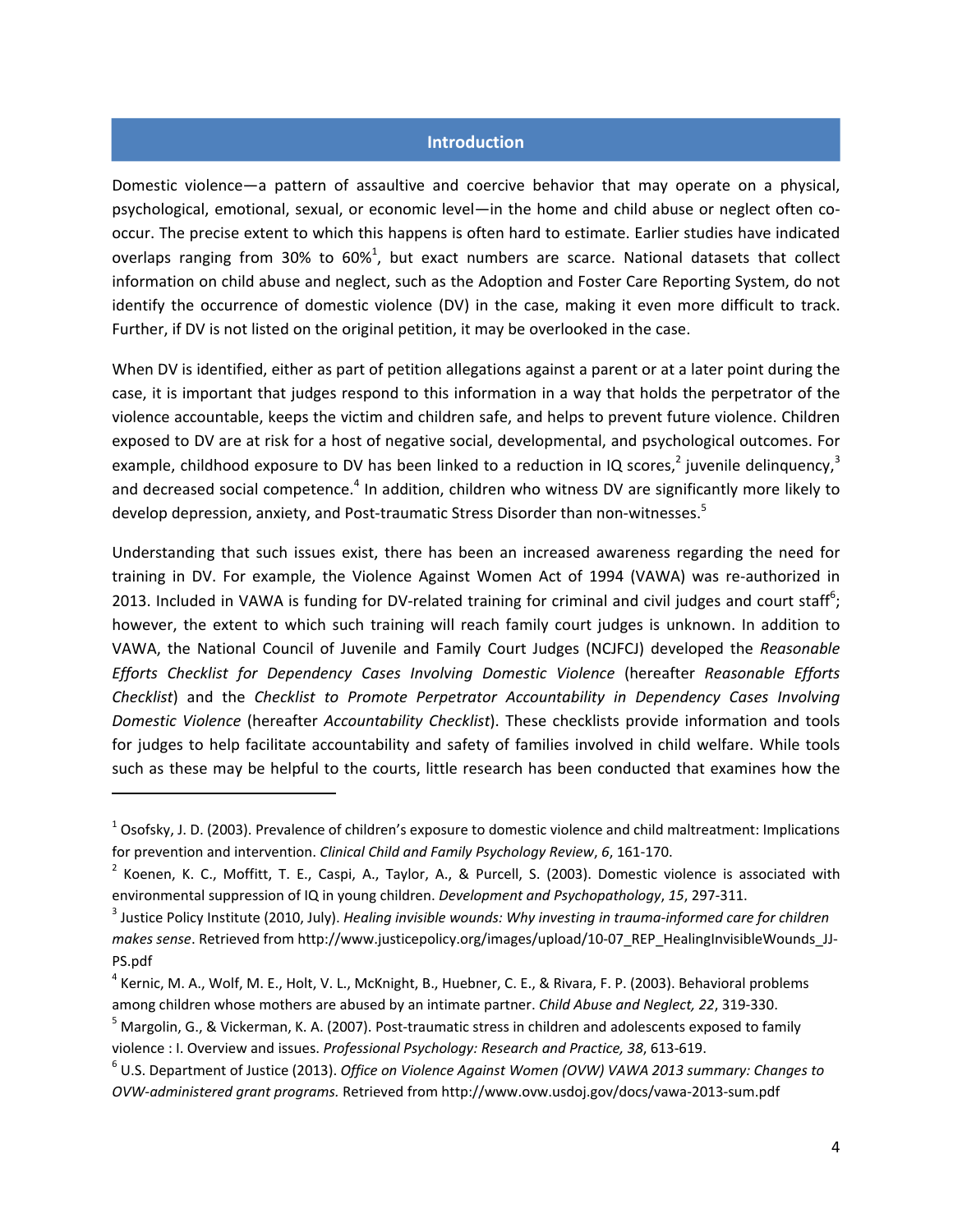#### **Introduction**

Domestic violence—a pattern of assaultive and coercive behavior that may operate on a physical, psychological, emotional, sexual, or economic level—in the home and child abuse or neglect often co‐ occur. The precise extent to which this happens is often hard to estimate. Earlier studies have indicated overlaps ranging from 30% to 60%<sup>1</sup>, but exact numbers are scarce. National datasets that collect information on child abuse and neglect, such as the Adoption and Foster Care Reporting System, do not identify the occurrence of domestic violence (DV) in the case, making it even more difficult to track. Further, if DV is not listed on the original petition, it may be overlooked in the case.

When DV is identified, either as part of petition allegations against a parent or at a later point during the case, it is important that judges respond to this information in a way that holds the perpetrator of the violence accountable, keeps the victim and children safe, and helps to prevent future violence. Children exposed to DV are at risk for a host of negative social, developmental, and psychological outcomes. For example, childhood exposure to DV has been linked to a reduction in IQ scores, invenile delinquency,  $3$ and decreased social competence.<sup>4</sup> In addition, children who witness DV are significantly more likely to develop depression, anxiety, and Post-traumatic Stress Disorder than non-witnesses.<sup>5</sup>

Understanding that such issues exist, there has been an increased awareness regarding the need for training in DV. For example, the Violence Against Women Act of 1994 (VAWA) was re-authorized in 2013. Included in VAWA is funding for DV-related training for criminal and civil judges and court staff<sup>6</sup>; however, the extent to which such training will reach family court judges is unknown. In addition to VAWA, the National Council of Juvenile and Family Court Judges (NCJFCJ) developed the *Reasonable Efforts Checklist for Dependency Cases Involving Domestic Violence* (hereafter *Reasonable Efforts Checklist*) and the *Checklist to Promote Perpetrator Accountability in Dependency Cases Involving Domestic Violence* (hereafter *Accountability Checklist*). These checklists provide information and tools for judges to help facilitate accountability and safety of families involved in child welfare. While tools such as these may be helpful to the courts, little research has been conducted that examines how the

 $1$  Osofsky, J. D. (2003). Prevalence of children's exposure to domestic violence and child maltreatment: Implications for prevention and intervention. *Clinical Child and Family Psychology Review*, *6*, 161‐170.

 $2$  Koenen, K. C., Moffitt, T. E., Caspi, A., Taylor, A., & Purcell, S. (2003). Domestic violence is associated with environmental suppression of IQ in young children. *Development and Psychopathology*, *15*, 297‐311.

<sup>3</sup> Justice Policy Institute (2010, July). *Healing invisible wounds: Why investing in trauma‐informed care for children makes sense*. Retrieved from http://www.justicepolicy.org/images/upload/10‐07\_REP\_HealingInvisibleWounds\_JJ‐ PS.pdf

 $4$  Kernic, M. A., Wolf, M. E., Holt, V. L., McKnight, B., Huebner, C. E., & Rivara, F. P. (2003). Behavioral problems among children whose mothers are abused by an intimate partner. *Child Abuse and Neglect, 22*, 319‐330.

 $<sup>5</sup>$  Margolin, G., & Vickerman, K. A. (2007). Post-traumatic stress in children and adolescents exposed to family</sup> violence : I. Overview and issues. *Professional Psychology: Research and Practice, 38*, 613‐619.

<sup>6</sup> U.S. Department of Justice (2013). *Office on Violence Against Women (OVW) VAWA 2013 summary: Changes to OVW‐administered grant programs.* Retrieved from http://www.ovw.usdoj.gov/docs/vawa‐2013‐sum.pdf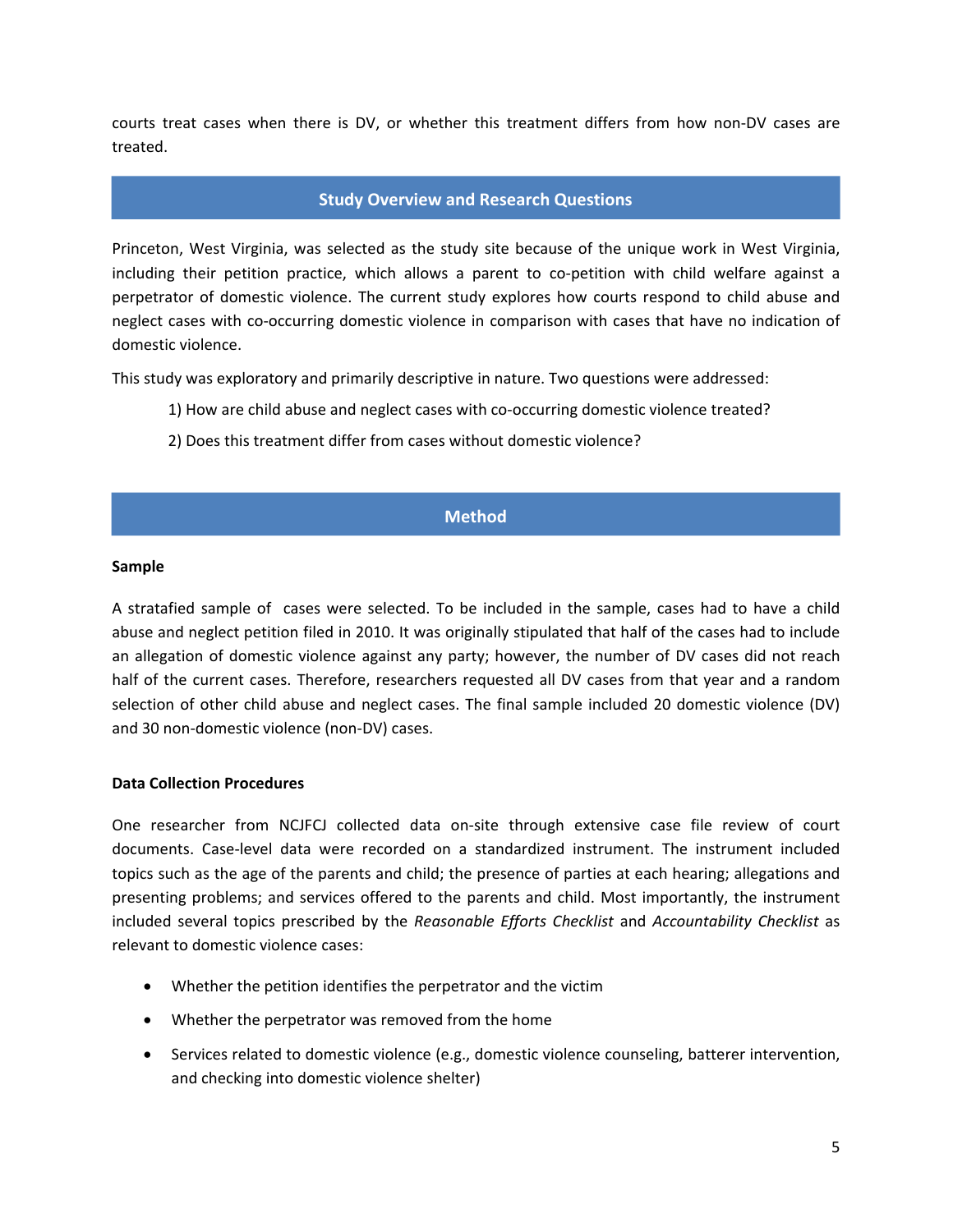courts treat cases when there is DV, or whether this treatment differs from how non‐DV cases are treated.

#### **Study Overview and Research Questions**

Princeton, West Virginia, was selected as the study site because of the unique work in West Virginia, including their petition practice, which allows a parent to co-petition with child welfare against a perpetrator of domestic violence. The current study explores how courts respond to child abuse and neglect cases with co‐occurring domestic violence in comparison with cases that have no indication of domestic violence.

This study was exploratory and primarily descriptive in nature. Two questions were addressed:

- 1) How are child abuse and neglect cases with co-occurring domestic violence treated?
- 2) Does this treatment differ from cases without domestic violence?

# **Method**

#### **Sample**

A stratafied sample of cases were selected. To be included in the sample, cases had to have a child abuse and neglect petition filed in 2010. It was originally stipulated that half of the cases had to include an allegation of domestic violence against any party; however, the number of DV cases did not reach half of the current cases. Therefore, researchers requested all DV cases from that year and a random selection of other child abuse and neglect cases. The final sample included 20 domestic violence (DV) and 30 non‐domestic violence (non‐DV) cases.

#### **Data Collection Procedures**

One researcher from NCJFCJ collected data on‐site through extensive case file review of court documents. Case‐level data were recorded on a standardized instrument. The instrument included topics such as the age of the parents and child; the presence of parties at each hearing; allegations and presenting problems; and services offered to the parents and child. Most importantly, the instrument included several topics prescribed by the *Reasonable Efforts Checklist* and *Accountability Checklist* as relevant to domestic violence cases:

- Whether the petition identifies the perpetrator and the victim
- Whether the perpetrator was removed from the home
- Services related to domestic violence (e.g., domestic violence counseling, batterer intervention, and checking into domestic violence shelter)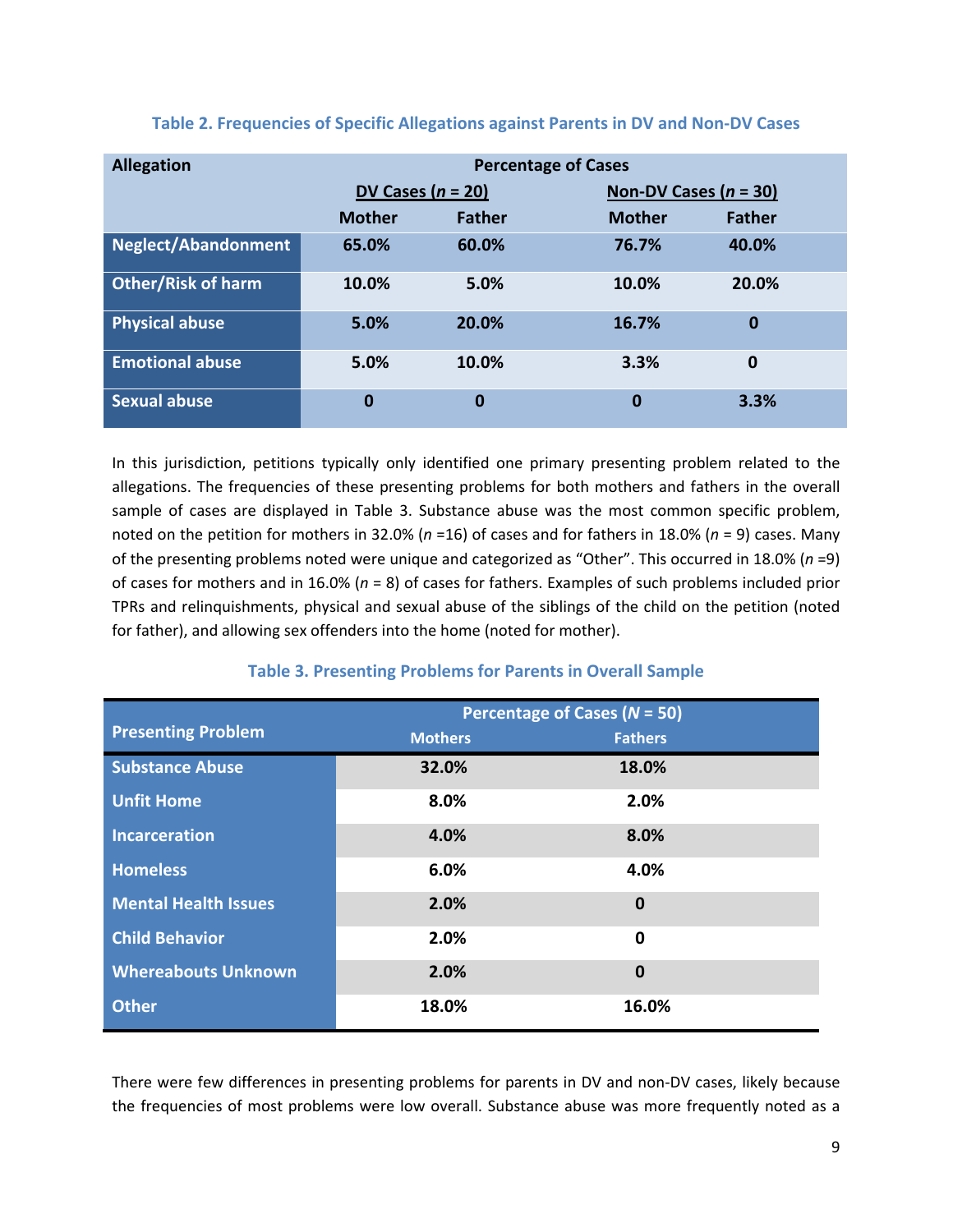| <b>Allegation</b>         | <b>Percentage of Cases</b> |                     |               |                         |  |
|---------------------------|----------------------------|---------------------|---------------|-------------------------|--|
|                           |                            | DV Cases $(n = 20)$ |               | Non-DV Cases $(n = 30)$ |  |
|                           | <b>Mother</b>              | <b>Father</b>       | <b>Mother</b> | <b>Father</b>           |  |
| Neglect/Abandonment       | 65.0%                      | 60.0%               | 76.7%         | 40.0%                   |  |
| <b>Other/Risk of harm</b> | 10.0%                      | 5.0%                | 10.0%         | 20.0%                   |  |
| <b>Physical abuse</b>     | 5.0%                       | 20.0%               | 16.7%         | 0                       |  |
| <b>Emotional abuse</b>    | 5.0%                       | 10.0%               | 3.3%          | 0                       |  |
| <b>Sexual abuse</b>       | 0                          | $\bf{0}$            | 0             | 3.3%                    |  |

# **Table 2. Frequencies of Specific Allegations against Parents in DV and Non‐DV Cases**

In this jurisdiction, petitions typically only identified one primary presenting problem related to the allegations. The frequencies of these presenting problems for both mothers and fathers in the overall sample of cases are displayed in Table 3. Substance abuse was the most common specific problem, noted on the petition for mothers in 32.0% (*n* =16) of cases and for fathers in 18.0% (*n* = 9) cases. Many of the presenting problems noted were unique and categorized as "Other". This occurred in 18.0% (*n* =9) of cases for mothers and in 16.0% (*n* = 8) of cases for fathers. Examples of such problems included prior TPRs and relinquishments, physical and sexual abuse of the siblings of the child on the petition (noted for father), and allowing sex offenders into the home (noted for mother).

# **Table 3. Presenting Problems for Parents in Overall Sample**

|                             | Percentage of Cases ( $N = 50$ ) |                |  |
|-----------------------------|----------------------------------|----------------|--|
| <b>Presenting Problem</b>   | <b>Mothers</b>                   | <b>Fathers</b> |  |
| <b>Substance Abuse</b>      | 32.0%                            | 18.0%          |  |
| <b>Unfit Home</b>           | 8.0%                             | 2.0%           |  |
| <b>Incarceration</b>        | 4.0%                             | 8.0%           |  |
| <b>Homeless</b>             | 6.0%                             | 4.0%           |  |
| <b>Mental Health Issues</b> | 2.0%                             | $\mathbf 0$    |  |
| <b>Child Behavior</b>       | 2.0%                             | 0              |  |
| <b>Whereabouts Unknown</b>  | 2.0%                             | $\mathbf 0$    |  |
| <b>Other</b>                | 18.0%                            | 16.0%          |  |

There were few differences in presenting problems for parents in DV and non‐DV cases, likely because the frequencies of most problems were low overall. Substance abuse was more frequently noted as a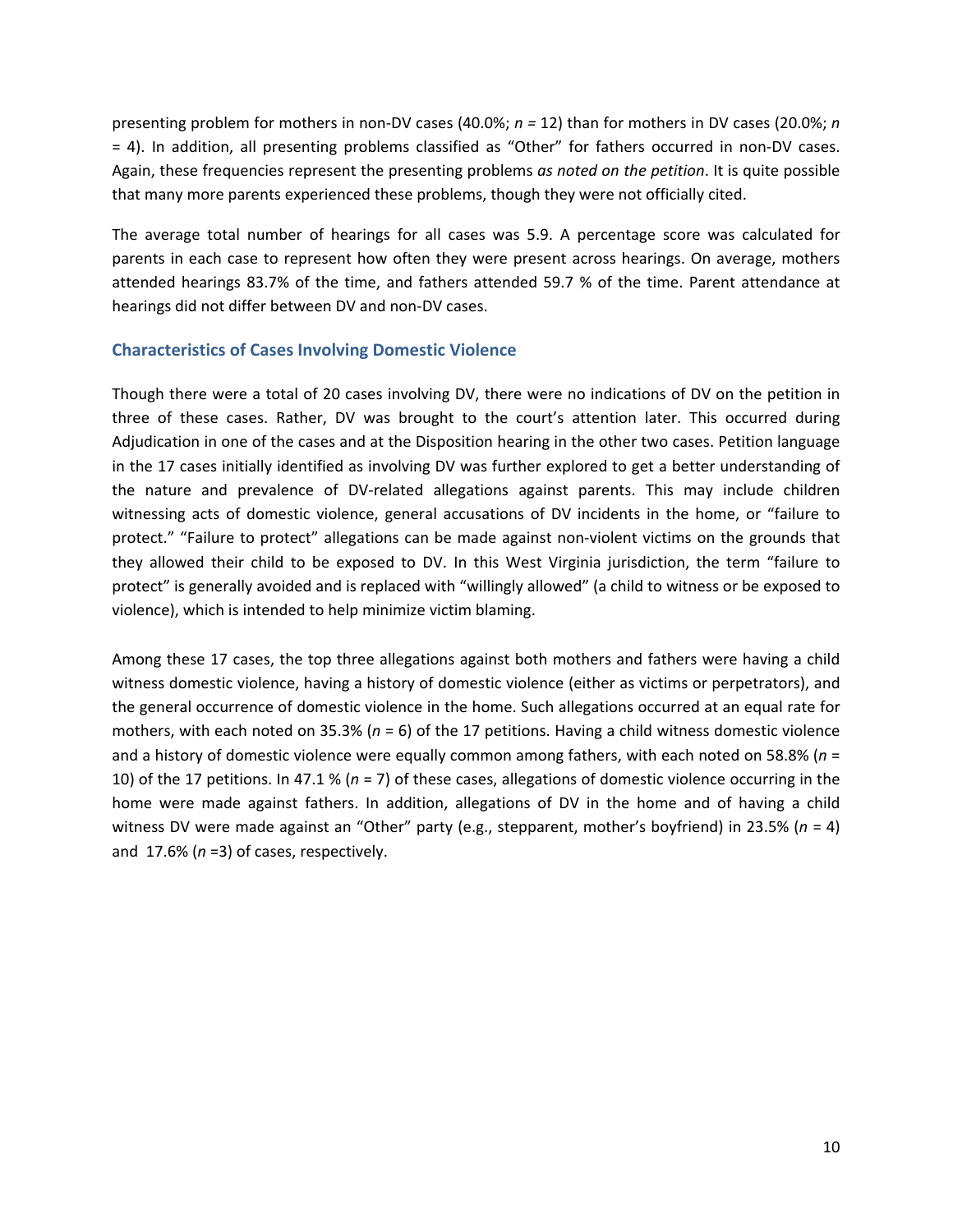presenting problem for mothers in non‐DV cases (40.0%; *n =* 12) than for mothers in DV cases (20.0%; *n* = 4). In addition, all presenting problems classified as "Other" for fathers occurred in non‐DV cases. Again, these frequencies represent the presenting problems *as noted on the petition*. It is quite possible that many more parents experienced these problems, though they were not officially cited.

The average total number of hearings for all cases was 5.9. A percentage score was calculated for parents in each case to represent how often they were present across hearings. On average, mothers attended hearings 83.7% of the time, and fathers attended 59.7 % of the time. Parent attendance at hearings did not differ between DV and non‐DV cases.

## **Characteristics of Cases Involving Domestic Violence**

Though there were a total of 20 cases involving DV, there were no indications of DV on the petition in three of these cases. Rather, DV was brought to the court's attention later. This occurred during Adjudication in one of the cases and at the Disposition hearing in the other two cases. Petition language in the 17 cases initially identified as involving DV was further explored to get a better understanding of the nature and prevalence of DV‐related allegations against parents. This may include children witnessing acts of domestic violence, general accusations of DV incidents in the home, or "failure to protect." "Failure to protect" allegations can be made against non-violent victims on the grounds that they allowed their child to be exposed to DV. In this West Virginia jurisdiction, the term "failure to protect" is generally avoided and is replaced with "willingly allowed" (a child to witness or be exposed to violence), which is intended to help minimize victim blaming.

Among these 17 cases, the top three allegations against both mothers and fathers were having a child witness domestic violence, having a history of domestic violence (either as victims or perpetrators), and the general occurrence of domestic violence in the home. Such allegations occurred at an equal rate for mothers, with each noted on 35.3% (*n* = 6) of the 17 petitions. Having a child witness domestic violence and a history of domestic violence were equally common among fathers, with each noted on 58.8% (*n* = 10) of the 17 petitions. In 47.1 % (*n* = 7) of these cases, allegations of domestic violence occurring in the home were made against fathers. In addition, allegations of DV in the home and of having a child witness DV were made against an "Other" party (e.g., stepparent, mother's boyfriend) in 23.5% (*n* = 4) and 17.6% (*n* =3) of cases, respectively.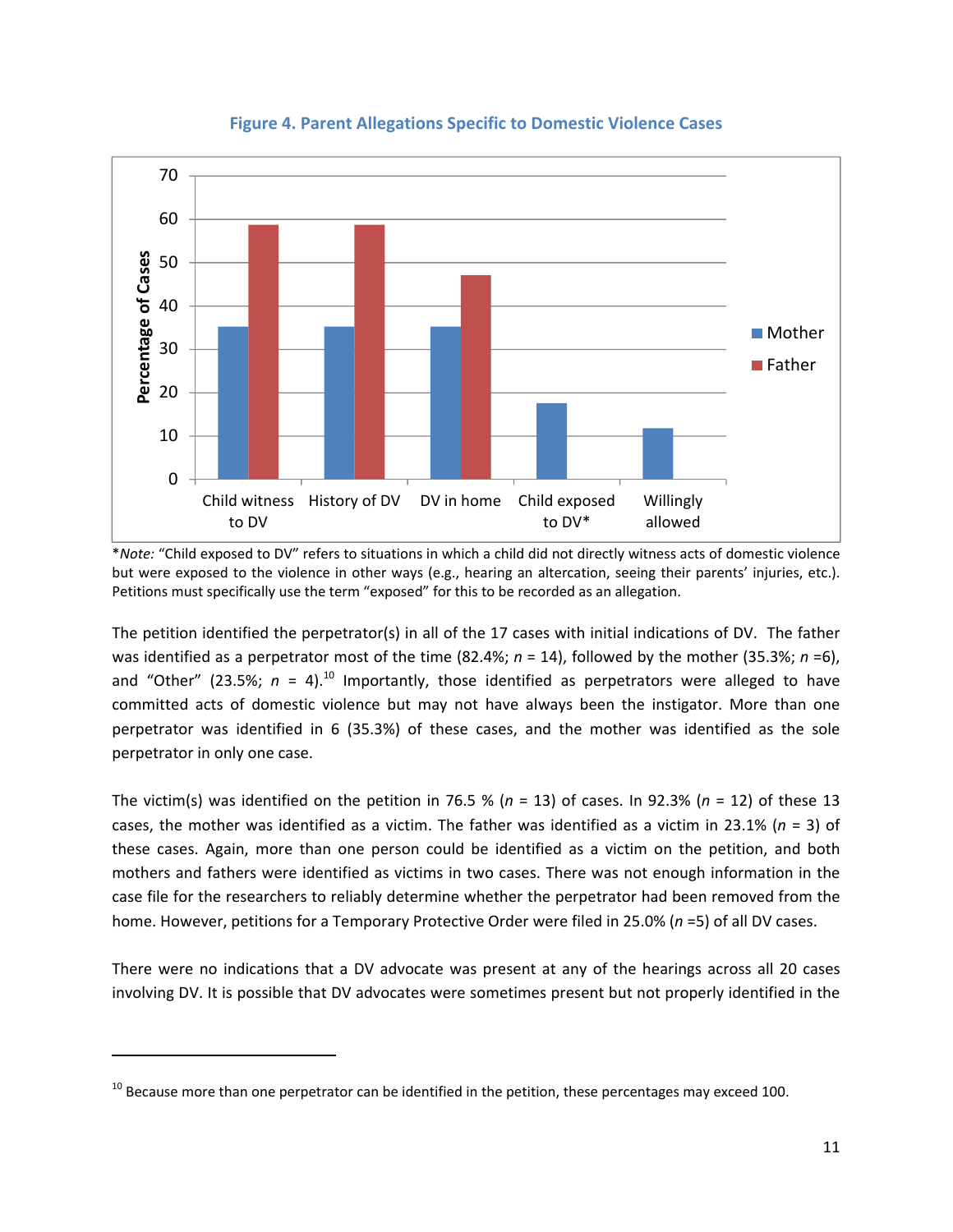

**Figure 4. Parent Allegations Specific to Domestic Violence Cases**

\**Note:* "Child exposed to DV" refers to situations in which a child did not directly witness acts of domestic violence but were exposed to the violence in other ways (e.g., hearing an altercation, seeing their parents' injuries, etc.). Petitions must specifically use the term "exposed" for this to be recorded as an allegation.

The petition identified the perpetrator(s) in all of the 17 cases with initial indications of DV. The father was identified as a perpetrator most of the time (82.4%; *n* = 14), followed by the mother (35.3%; *n* =6), and "Other" (23.5%;  $n = 4$ ).<sup>10</sup> Importantly, those identified as perpetrators were alleged to have committed acts of domestic violence but may not have always been the instigator. More than one perpetrator was identified in 6 (35.3%) of these cases, and the mother was identified as the sole perpetrator in only one case.

The victim(s) was identified on the petition in 76.5 % ( $n = 13$ ) of cases. In 92.3% ( $n = 12$ ) of these 13 cases, the mother was identified as a victim. The father was identified as a victim in 23.1% (*n* = 3) of these cases. Again, more than one person could be identified as a victim on the petition, and both mothers and fathers were identified as victims in two cases. There was not enough information in the case file for the researchers to reliably determine whether the perpetrator had been removed from the home. However, petitions for a Temporary Protective Order were filed in 25.0% (*n* =5) of all DV cases.

There were no indications that a DV advocate was present at any of the hearings across all 20 cases involving DV. It is possible that DV advocates were sometimes present but not properly identified in the

 $10$  Because more than one perpetrator can be identified in the petition, these percentages may exceed 100.

This document is a research report submitted to the U.S. Department of Justice. This report has not been published by the Department. Opinions or points of view expressed are those of the author(s) and do not necessarily reflect the official position or policies of the U.S. Department of Justice.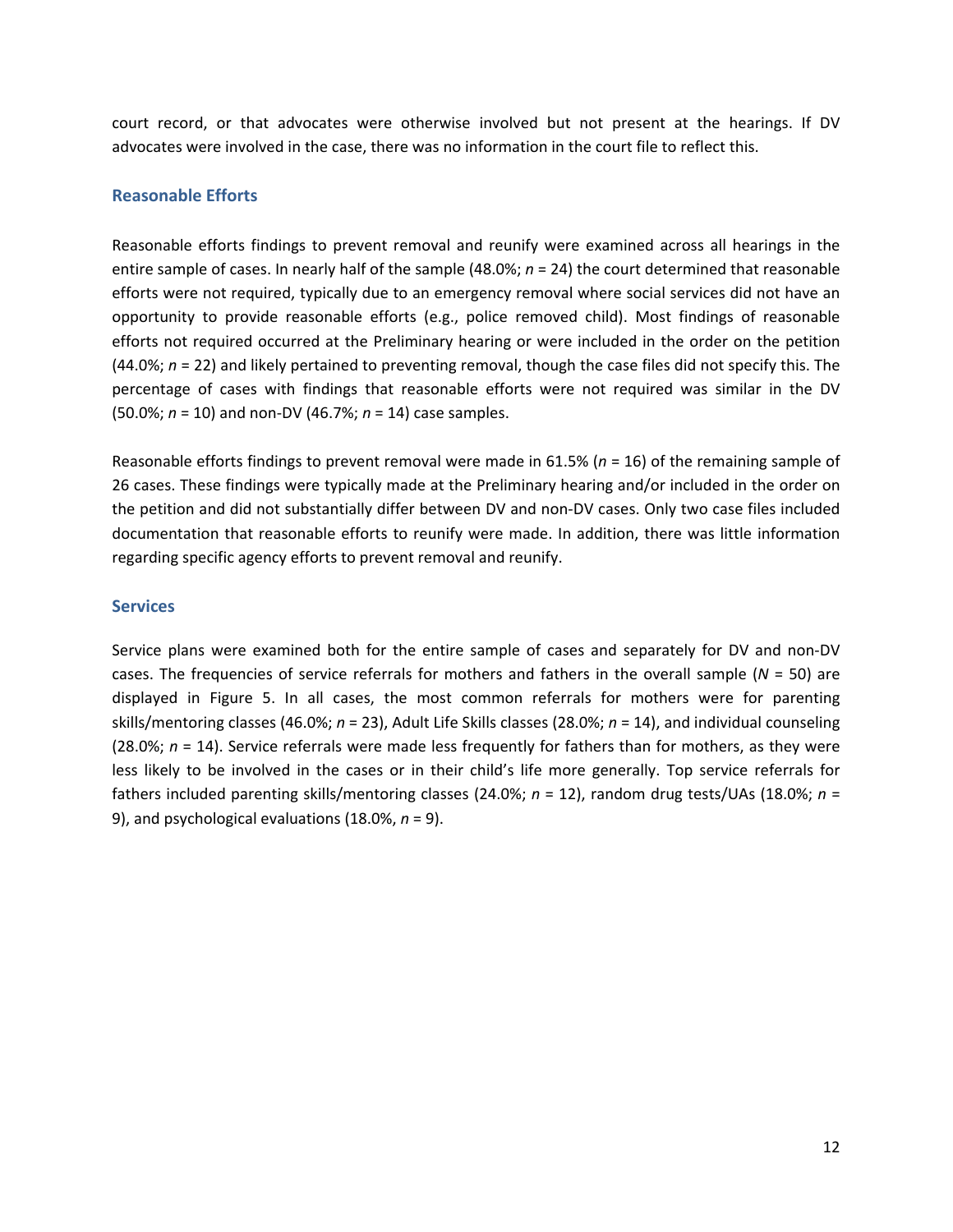court record, or that advocates were otherwise involved but not present at the hearings. If DV advocates were involved in the case, there was no information in the court file to reflect this.

# **Reasonable Efforts**

Reasonable efforts findings to prevent removal and reunify were examined across all hearings in the entire sample of cases. In nearly half of the sample (48.0%; *n* = 24) the court determined that reasonable efforts were not required, typically due to an emergency removal where social services did not have an opportunity to provide reasonable efforts (e.g., police removed child). Most findings of reasonable efforts not required occurred at the Preliminary hearing or were included in the order on the petition (44.0%; *n* = 22) and likely pertained to preventing removal, though the case files did not specify this. The percentage of cases with findings that reasonable efforts were not required was similar in the DV (50.0%; *n* = 10) and non‐DV (46.7%; *n* = 14) case samples.

Reasonable efforts findings to prevent removal were made in 61.5% (*n* = 16) of the remaining sample of 26 cases. These findings were typically made at the Preliminary hearing and/or included in the order on the petition and did not substantially differ between DV and non‐DV cases. Only two case files included documentation that reasonable efforts to reunify were made. In addition, there was little information regarding specific agency efforts to prevent removal and reunify.

#### **Services**

Service plans were examined both for the entire sample of cases and separately for DV and non‐DV cases. The frequencies of service referrals for mothers and fathers in the overall sample (*N* = 50) are displayed in Figure 5. In all cases, the most common referrals for mothers were for parenting skills/mentoring classes (46.0%; *n* = 23), Adult Life Skills classes (28.0%; *n* = 14), and individual counseling (28.0%; *n* = 14). Service referrals were made less frequently for fathers than for mothers, as they were less likely to be involved in the cases or in their child's life more generally. Top service referrals for fathers included parenting skills/mentoring classes (24.0%; *n* = 12), random drug tests/UAs (18.0%; *n* = 9), and psychological evaluations (18.0%, *n* = 9).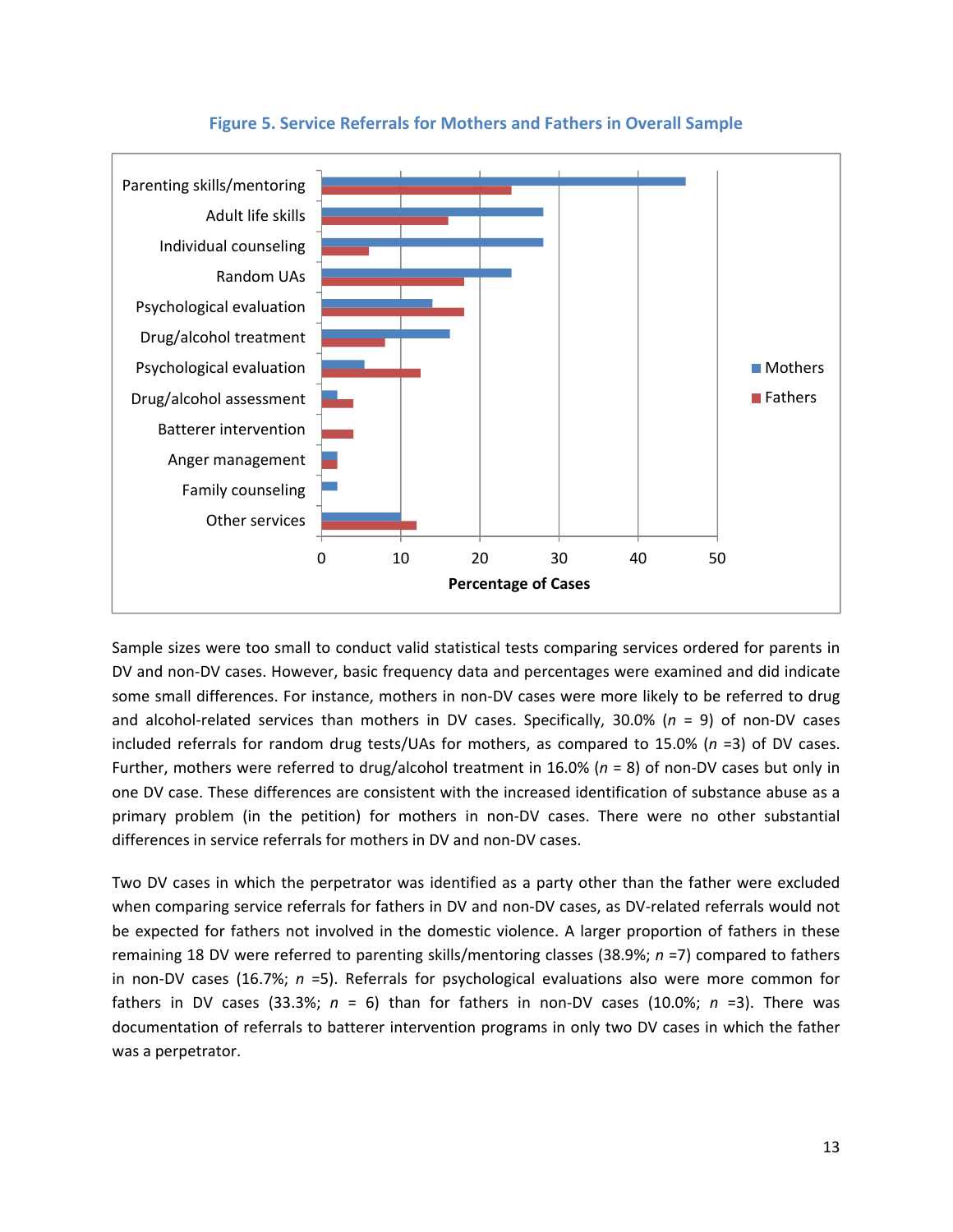

# **Figure 5. Service Referrals for Mothers and Fathers in Overall Sample**

Sample sizes were too small to conduct valid statistical tests comparing services ordered for parents in DV and non‐DV cases. However, basic frequency data and percentages were examined and did indicate some small differences. For instance, mothers in non-DV cases were more likely to be referred to drug and alcohol‐related services than mothers in DV cases. Specifically, 30.0% (*n* = 9) of non‐DV cases included referrals for random drug tests/UAs for mothers, as compared to 15.0% (*n* =3) of DV cases. Further, mothers were referred to drug/alcohol treatment in 16.0% (*n* = 8) of non‐DV cases but only in one DV case. These differences are consistent with the increased identification of substance abuse as a primary problem (in the petition) for mothers in non‐DV cases. There were no other substantial differences in service referrals for mothers in DV and non‐DV cases.

Two DV cases in which the perpetrator was identified as a party other than the father were excluded when comparing service referrals for fathers in DV and non-DV cases, as DV-related referrals would not be expected for fathers not involved in the domestic violence. A larger proportion of fathers in these remaining 18 DV were referred to parenting skills/mentoring classes (38.9%; *n* =7) compared to fathers in non‐DV cases (16.7%; *n* =5). Referrals for psychological evaluations also were more common for fathers in DV cases (33.3%;  $n = 6$ ) than for fathers in non-DV cases (10.0%;  $n = 3$ ). There was documentation of referrals to batterer intervention programs in only two DV cases in which the father was a perpetrator.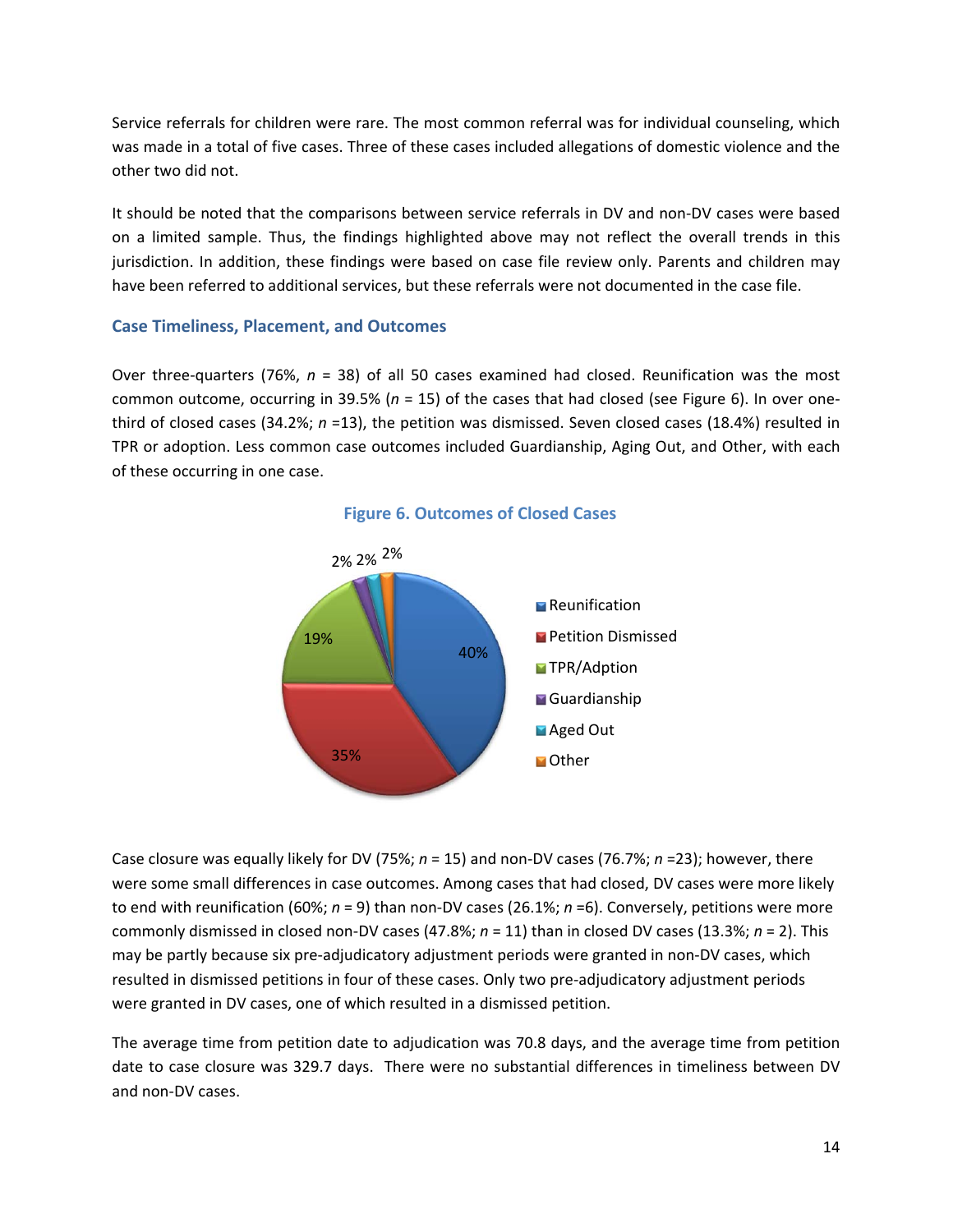Service referrals for children were rare. The most common referral was for individual counseling, which was made in a total of five cases. Three of these cases included allegations of domestic violence and the other two did not.

It should be noted that the comparisons between service referrals in DV and non‐DV cases were based on a limited sample. Thus, the findings highlighted above may not reflect the overall trends in this jurisdiction. In addition, these findings were based on case file review only. Parents and children may have been referred to additional services, but these referrals were not documented in the case file.

## **Case Timeliness, Placement, and Outcomes**

Over three‐quarters (76%, *n* = 38) of all 50 cases examined had closed. Reunification was the most common outcome, occurring in 39.5% (*n* = 15) of the cases that had closed (see Figure 6). In over one‐ third of closed cases (34.2%; *n* =13), the petition was dismissed. Seven closed cases (18.4%) resulted in TPR or adoption. Less common case outcomes included Guardianship, Aging Out, and Other, with each of these occurring in one case.



**Figure 6. Outcomes of Closed Cases**

Case closure was equally likely for DV (75%; *n* = 15) and non‐DV cases (76.7%; *n* =23); however, there were some small differences in case outcomes. Among cases that had closed, DV cases were more likely to end with reunification (60%; *n* = 9) than non‐DV cases (26.1%; *n* =6). Conversely, petitions were more commonly dismissed in closed non‐DV cases (47.8%; *n* = 11) than in closed DV cases (13.3%; *n* = 2). This may be partly because six pre-adjudicatory adjustment periods were granted in non-DV cases, which resulted in dismissed petitions in four of these cases. Only two pre‐adjudicatory adjustment periods were granted in DV cases, one of which resulted in a dismissed petition.

The average time from petition date to adjudication was 70.8 days, and the average time from petition date to case closure was 329.7 days. There were no substantial differences in timeliness between DV and non‐DV cases.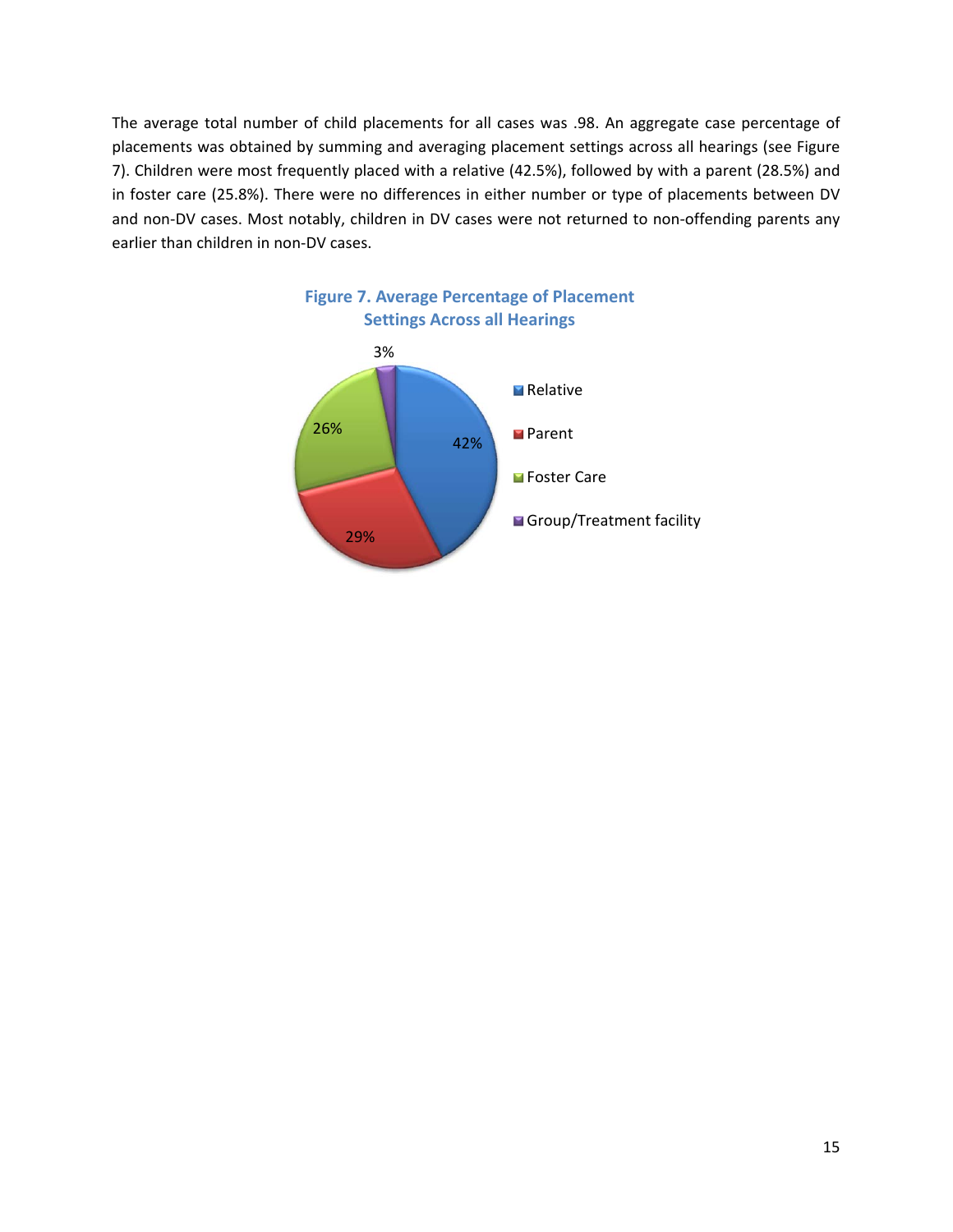The average total number of child placements for all cases was .98. An aggregate case percentage of placements was obtained by summing and averaging placement settings across all hearings (see Figure 7). Children were most frequently placed with a relative (42.5%), followed by with a parent (28.5%) and in foster care (25.8%). There were no differences in either number or type of placements between DV and non-DV cases. Most notably, children in DV cases were not returned to non-offending parents any earlier than children in non‐DV cases.



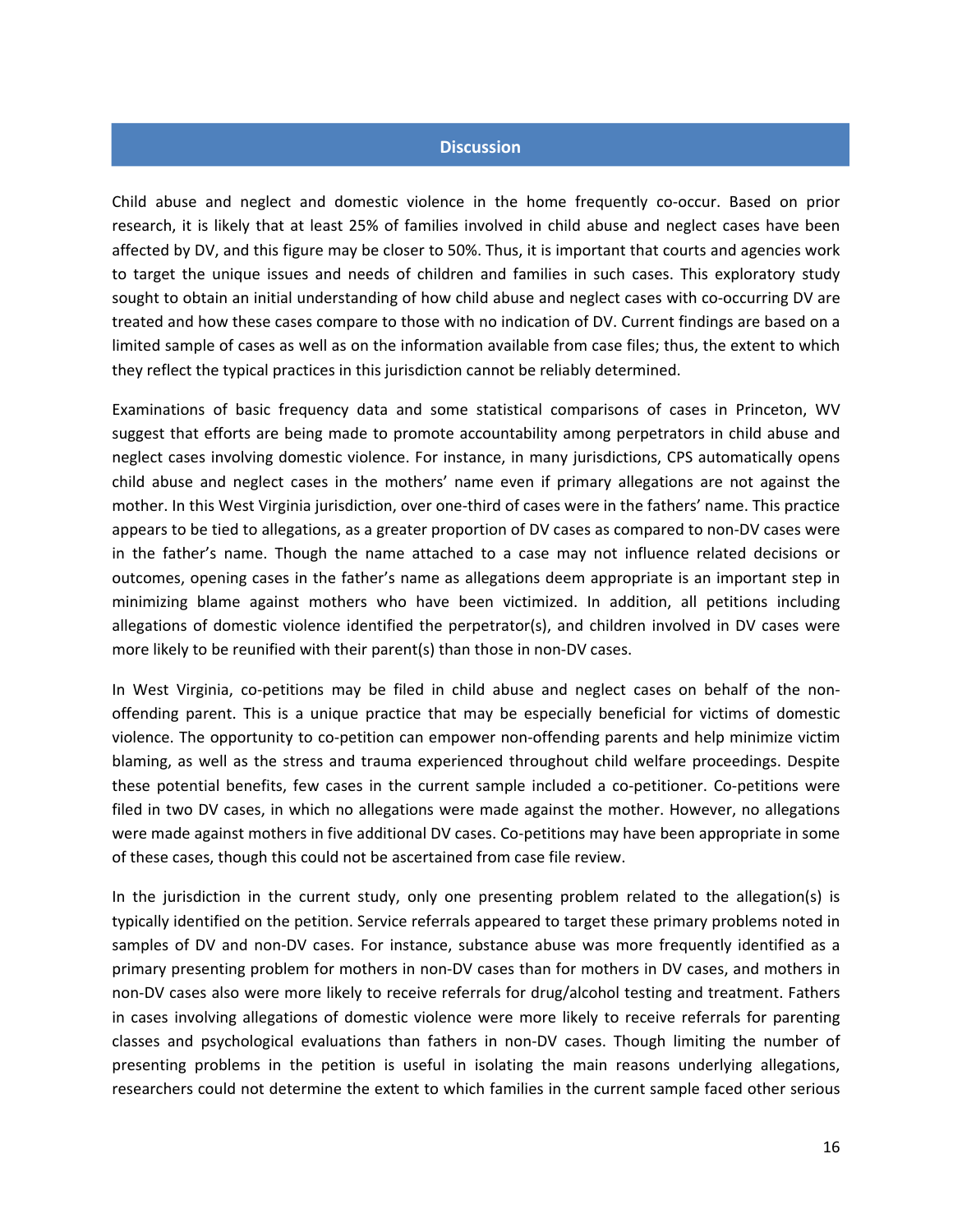#### **Discussion**

Child abuse and neglect and domestic violence in the home frequently co‐occur. Based on prior research, it is likely that at least 25% of families involved in child abuse and neglect cases have been affected by DV, and this figure may be closer to 50%. Thus, it is important that courts and agencies work to target the unique issues and needs of children and families in such cases. This exploratory study sought to obtain an initial understanding of how child abuse and neglect cases with co-occurring DV are treated and how these cases compare to those with no indication of DV. Current findings are based on a limited sample of cases as well as on the information available from case files; thus, the extent to which they reflect the typical practices in this jurisdiction cannot be reliably determined.

Examinations of basic frequency data and some statistical comparisons of cases in Princeton, WV suggest that efforts are being made to promote accountability among perpetrators in child abuse and neglect cases involving domestic violence. For instance, in many jurisdictions, CPS automatically opens child abuse and neglect cases in the mothers' name even if primary allegations are not against the mother. In this West Virginia jurisdiction, over one‐third of cases were in the fathers' name. This practice appears to be tied to allegations, as a greater proportion of DV cases as compared to non‐DV cases were in the father's name. Though the name attached to a case may not influence related decisions or outcomes, opening cases in the father's name as allegations deem appropriate is an important step in minimizing blame against mothers who have been victimized. In addition, all petitions including allegations of domestic violence identified the perpetrator(s), and children involved in DV cases were more likely to be reunified with their parent(s) than those in non‐DV cases.

In West Virginia, co-petitions may be filed in child abuse and neglect cases on behalf of the nonoffending parent. This is a unique practice that may be especially beneficial for victims of domestic violence. The opportunity to co-petition can empower non-offending parents and help minimize victim blaming, as well as the stress and trauma experienced throughout child welfare proceedings. Despite these potential benefits, few cases in the current sample included a co-petitioner. Co-petitions were filed in two DV cases, in which no allegations were made against the mother. However, no allegations were made against mothers in five additional DV cases. Co-petitions may have been appropriate in some of these cases, though this could not be ascertained from case file review.

In the jurisdiction in the current study, only one presenting problem related to the allegation(s) is typically identified on the petition. Service referrals appeared to target these primary problems noted in samples of DV and non-DV cases. For instance, substance abuse was more frequently identified as a primary presenting problem for mothers in non‐DV cases than for mothers in DV cases, and mothers in non‐DV cases also were more likely to receive referrals for drug/alcohol testing and treatment. Fathers in cases involving allegations of domestic violence were more likely to receive referrals for parenting classes and psychological evaluations than fathers in non‐DV cases. Though limiting the number of presenting problems in the petition is useful in isolating the main reasons underlying allegations, researchers could not determine the extent to which families in the current sample faced other serious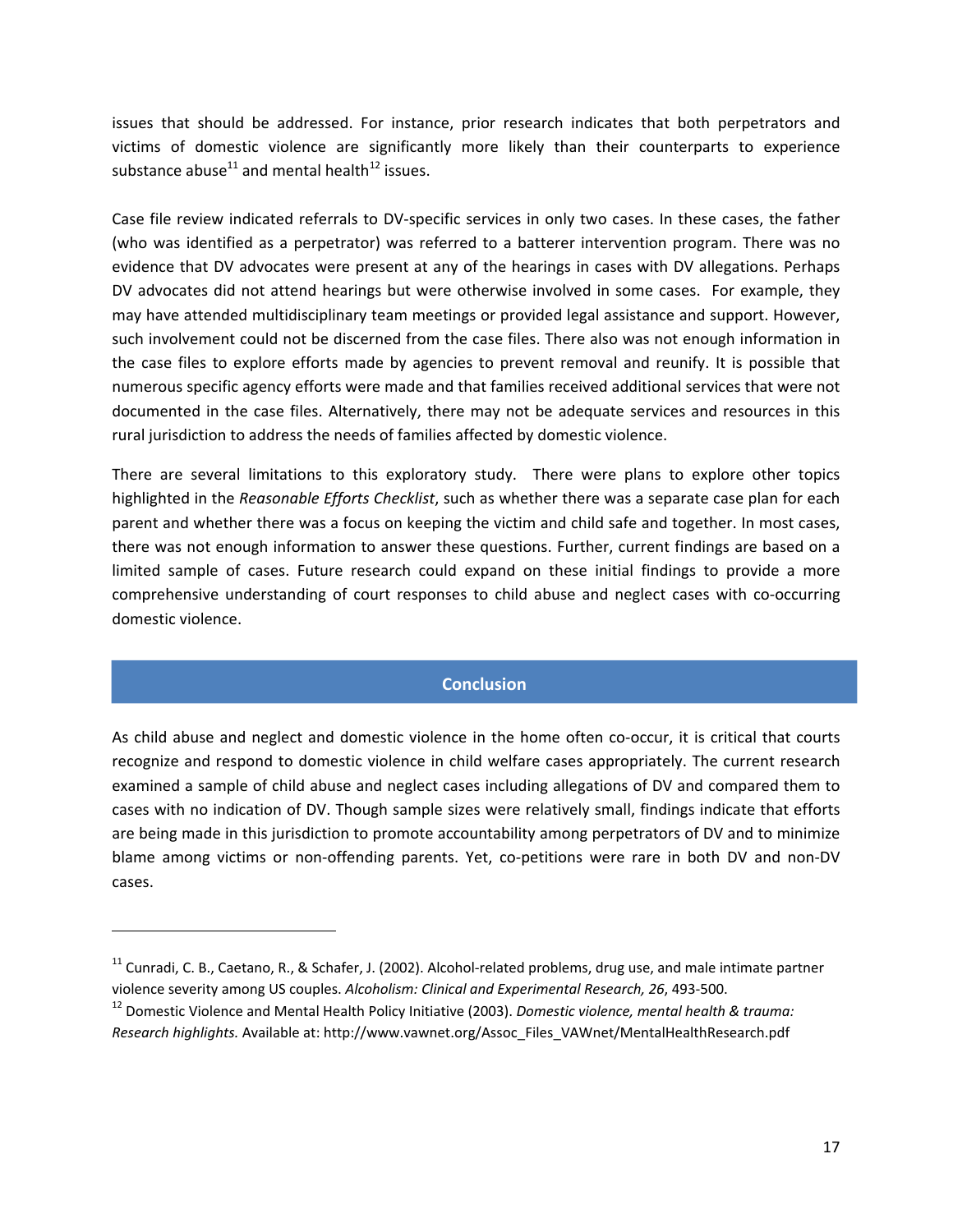issues that should be addressed. For instance, prior research indicates that both perpetrators and victims of domestic violence are significantly more likely than their counterparts to experience substance abuse<sup>11</sup> and mental health<sup>12</sup> issues.

Case file review indicated referrals to DV‐specific services in only two cases. In these cases, the father (who was identified as a perpetrator) was referred to a batterer intervention program. There was no evidence that DV advocates were present at any of the hearings in cases with DV allegations. Perhaps DV advocates did not attend hearings but were otherwise involved in some cases. For example, they may have attended multidisciplinary team meetings or provided legal assistance and support. However, such involvement could not be discerned from the case files. There also was not enough information in the case files to explore efforts made by agencies to prevent removal and reunify. It is possible that numerous specific agency efforts were made and that families received additional services that were not documented in the case files. Alternatively, there may not be adequate services and resources in this rural jurisdiction to address the needs of families affected by domestic violence.

There are several limitations to this exploratory study. There were plans to explore other topics highlighted in the *Reasonable Efforts Checklist*, such as whether there was a separate case plan for each parent and whether there was a focus on keeping the victim and child safe and together. In most cases, there was not enough information to answer these questions. Further, current findings are based on a limited sample of cases. Future research could expand on these initial findings to provide a more comprehensive understanding of court responses to child abuse and neglect cases with co‐occurring domestic violence.

# **Conclusion**

As child abuse and neglect and domestic violence in the home often co-occur, it is critical that courts recognize and respond to domestic violence in child welfare cases appropriately. The current research examined a sample of child abuse and neglect cases including allegations of DV and compared them to cases with no indication of DV. Though sample sizes were relatively small, findings indicate that efforts are being made in this jurisdiction to promote accountability among perpetrators of DV and to minimize blame among victims or non-offending parents. Yet, co-petitions were rare in both DV and non-DV cases.

<sup>12</sup> Domestic Violence and Mental Health Policy Initiative (2003). *Domestic violence, mental health & trauma: Research highlights.* Available at: http://www.vawnet.org/Assoc\_Files\_VAWnet/MentalHealthResearch.pdf

<sup>&</sup>lt;sup>11</sup> Cunradi, C. B., Caetano, R., & Schafer, J. (2002). Alcohol-related problems, drug use, and male intimate partner violence severity among US couples. *Alcoholism: Clinical and Experimental Research, 26*, 493‐500.